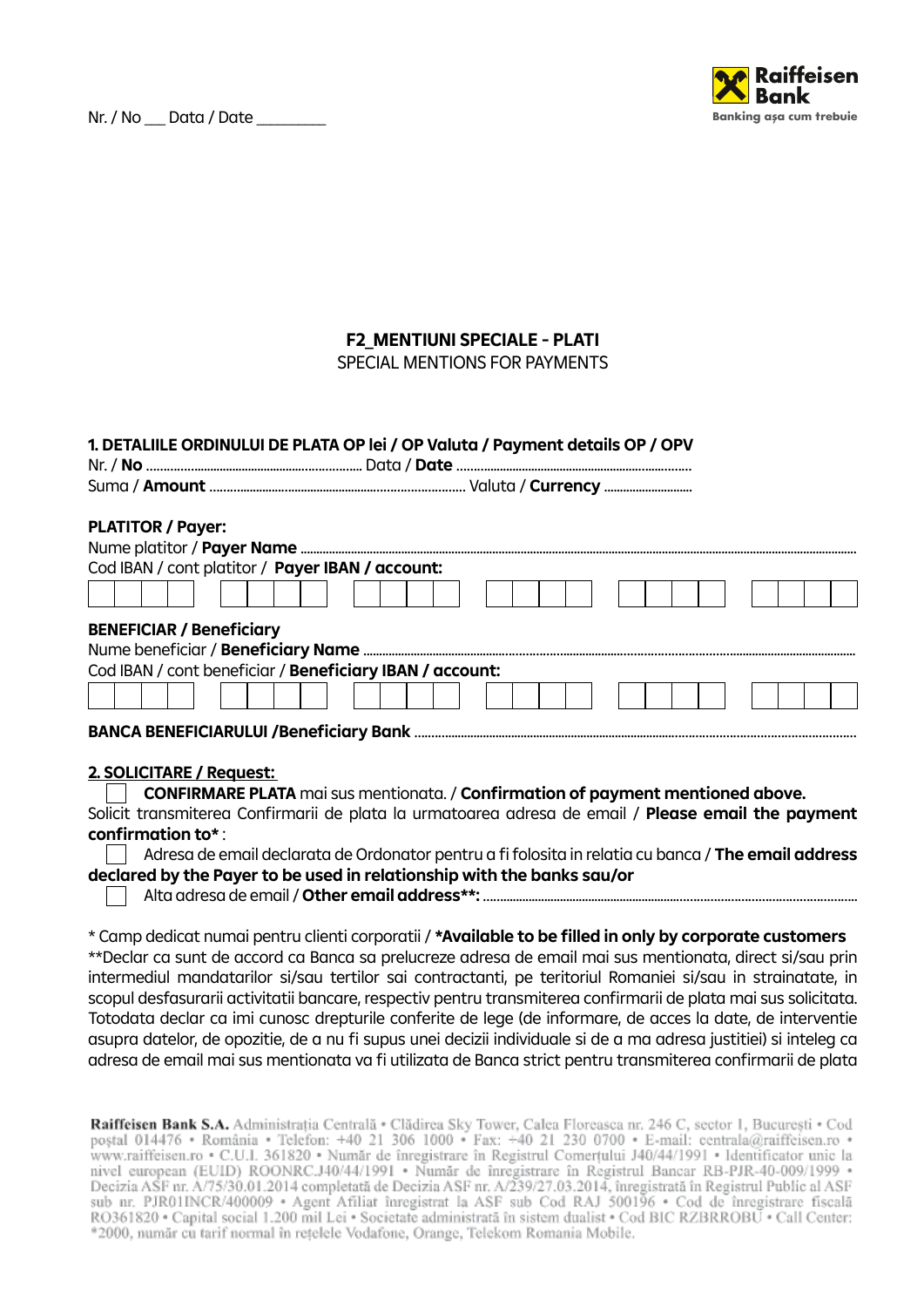

solicitata prin prezenta cerere. / **I declare that I agree the Bank to process the email address mentioned above, directly and / or through its agents and / or third parties contractors, in Romania and / or abroad, for the purposes of banking activity or for sending confirmation of payment required by this application. Also I declare that I know my legal rights (right to information, right to data acces, right to intervention on the data, right of opposition, right to not be subjected to an individual decision and right to turn to justice) and I understand that the above mentioned email address will be used by the Bank strictly for sending confirmation of payment required by this application.**

|  | ANULAREA (REVOCAREA) platii si MOTIVUL REVOCARII / Payment cancellation and Cancellation      |
|--|-----------------------------------------------------------------------------------------------|
|  |                                                                                               |
|  | RECLAMAREA NEPRIMIRII DE CATRE BENEFICIAR A SUMEI dispuse prin OP/OPV mentionat mai sus / The |

**beneficiary claiming for not receiving the amount ordered by above mentioned OP/OPV:** URMATOARELE MODIFICARI ALE INSTRUCTIUNILOR initiale dispuse prin OP/OPV mentionat mai sus /

**Following changes for original instructions above mentioned OP/OPV:** .......................................................................... .....................................................................................................................................................................................................................................................

**Subsemnatul** declar ca sunt de acord cu plata comisioanelor/spezelor bancare aferente rezolvarii solicitarii si autorizez Banca sa incaseze contravaloarea comisionului aferent serviciului solicitat din conturile mele, fara indeplinirea altor formalitati prealabile / **I, the undersigned , declare that I agree with bank's charges for solving my request and I authorize the Bank to retain the fees for service requested from my accounts, without prior notice.**

**Subsemnatul** declar ca in cazul in care prezentul formular este semnat prin aplicarea pe documentul electronic a unei semnaturi electronice calificate valide, care indeplineste cerintele de validare prevazute de Regulamentul (UE) nr. 910/2014 al Parlamentului European si al Consiliului din 23 iulie 2014, bazata pe un Certificat digital calificat valid (nerevocat/ nesuspendat) la momentul semnarii, instructiunile date vor fi validate de banca dupa parcurgerea unei etape suplimentare de validare a consimtamantului, realizata prin contactarea de catre Banca a Reprezentantului legal/ Reprezentantului Autorizat semnatar la numarul de telefon mobil inregistrat in sistemul Bancii la cea mai recenta actualizare a datelor acestuia. Identificarea in cadrul apelului telefonic se va efectua prin solicitarea de informatii despre persoana apelata si despre Client, cunoscute de catre aceasta. Daca nu se poate realiza identificarea sau nu se confirma consimtamantul exprimat de Client la semnarea prezentului Formular, acesta nu va produce alte efecte juridice intre parti. / **I, the undersigned, declare that if this form is signed by applying a valid qualified electronic signature on the electronic document, which meets the validation requirements set out in Regulation (EU) no. 910/2014 of the European Parliament and of the Council of 23 July 2014, based on a valid qualified Digital Certificate (revoked / not suspended) at the time of signing, the instructions given will be validated by the bank after completing an additional stage of validation of consent, made by contacting by the Bank of the Legal Representative signatory to the mobile phone number registered in the Bank's system at the most recent update of its data. The identification within the telephone call will be made by requesting** 

Raiffeisen Bank S.A. Administratia Centrală • Clădirea Sky Tower, Calea Floreasca nr. 246 C, sector 1, București • Cod poștal 014476 • România • Telefon: +40 21 306 1000 • Fax: +40 21 230 0700 • E-mail: centrala@raiffeisen nivel european (EUID) ROONRC.J40/44/1991 · Număr de înregistrare în Registrul Bancar RB-PJR-40-009/1999 · Decizia ASF nr. A/75/30.01.2014 completată de Decizia ASF nr. A/239/27.03.2014, înregistrată în Registrul Public al ASF<br>sub nr. PJR01INCR/400009 • Agent Afiliat înregistrat la ASF sub Cod RAJ 500196 • Cod de înregistrare f RO361820 · Capital social 1.200 mil Lei · Societate administrată în sistem dualist · Cod BIC RZBRROBU · Call Center: \*2000, număr cu tarif normal în rețelele Vodafone, Orange, Telekom Romania Mobile.